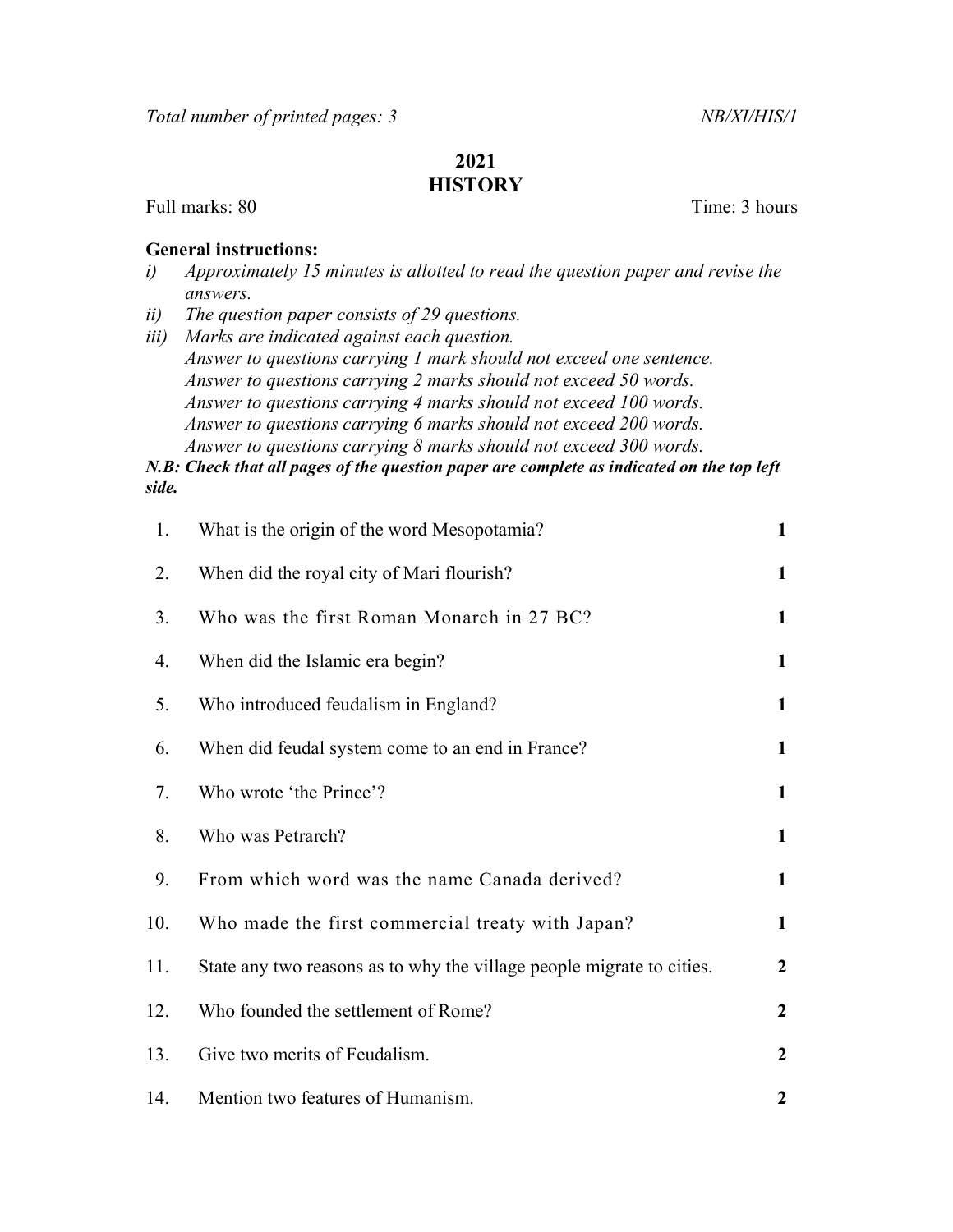| 15. | What is the meaning of the term Industrial Revolution?                                                                                                        | $\boldsymbol{2}$        |
|-----|---------------------------------------------------------------------------------------------------------------------------------------------------------------|-------------------------|
| 16. | Why were the Americas called the 'New World'?                                                                                                                 | $\overline{2}$          |
| 17. | How were the Christians persecuted by the Roman Emperors?                                                                                                     | $\overline{\mathbf{4}}$ |
| 18. | Describe briefly the teachings of Islam.                                                                                                                      | $\overline{\mathbf{4}}$ |
| 19. | Why was Christianity divided into Protestantism and Roman Catholic<br>Church?                                                                                 | 4                       |
| 20. | What functions were performed by Zaibatsu?                                                                                                                    | 4                       |
|     | Answer any two from questions $21 - 23$                                                                                                                       |                         |
| 21. | Write a note on the early cities of Mesopotamia :<br>ii) Uruk<br>$2+2+2=6$<br>i) Mari<br>iii) Tepe Gwara                                                      |                         |
| 22. | Describe the achievements of Augustus.                                                                                                                        | 6                       |
| 23. | Describe the struggle of the natives of America for their political rights.                                                                                   | 6                       |
|     | Answer any three from questions $24 - 28$                                                                                                                     |                         |
| 24. | Describe the career and achievements of Caliph Harun Rashid.                                                                                                  | 8                       |
| 25. | What is meant by feudalism? Describe the main features of feudalism. $1+7=8$                                                                                  |                         |
| 26. | What is Renaissance? What were the causes of Renaissance<br>Movement?                                                                                         | $1+7=8$                 |
| 27. | How did the Industrial Revolution lead to the emergence of working<br>class? What was the condition of the working class during the Industrial<br>Revolution? | $4 + 4 = 8$             |
| 28. | Describe the achievements of Meiji rule in Japan.                                                                                                             | 8                       |